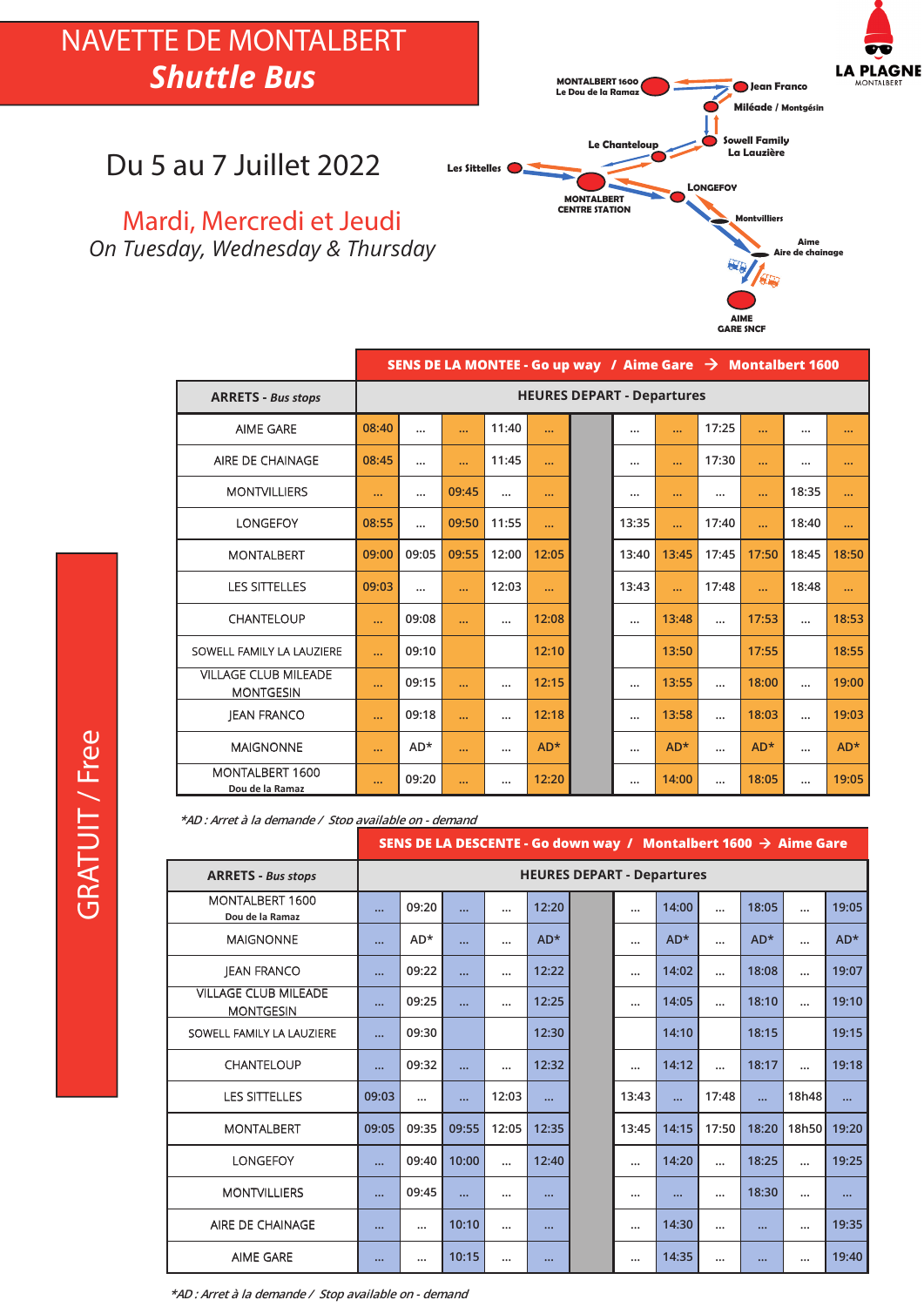## NAVETTE DE MONTALBERT *Shuttle Bus*

#### Du 11 Juillet au 19 Août 2022

Du Lundi au Vendredi *From Monday to Friday*



|                                                 | SENS DE LA MONTEE - Go up way / Aime Gare $\rightarrow$ Montalbert 1600 |                                   |           |           |       |  |           |           |          |           |          |           |  |
|-------------------------------------------------|-------------------------------------------------------------------------|-----------------------------------|-----------|-----------|-------|--|-----------|-----------|----------|-----------|----------|-----------|--|
| <b>ARRETS - Bus stops</b>                       |                                                                         | <b>HEURES DEPART - Departures</b> |           |           |       |  |           |           |          |           |          |           |  |
| <b>AIME GARE</b>                                | 08:40                                                                   | $\cdots$                          | $\ddotsc$ | 11:40     |       |  | $\cdots$  |           | 17:25    | $\ddotsc$ | $\cdots$ | $\cdots$  |  |
| AIRE DE CHAINAGE                                | 08:45                                                                   | $\cdots$                          | $\ddotsc$ | 11:45     |       |  |           | $\ddotsc$ | 17:30    | $\ddotsc$ |          | $\cdots$  |  |
| <b>MONTVILLIERS</b>                             | $\cdots$                                                                |                                   | 09:45     | $\cdots$  |       |  |           | $\cdots$  |          |           | 18:35    | $\cdots$  |  |
| <b>LONGEFOY</b>                                 | 08:55                                                                   | $\ddotsc$                         | 09:50     | 11:55     |       |  | 13:35     | $\ddotsc$ | 17:40    |           | 18:40    | $\ddotsc$ |  |
| <b>MONTALBERT</b>                               | 09:00                                                                   | 09:05                             | 09:55     | 12:00     | 12:05 |  | 13:40     | 13:45     | 17:45    | 17:50     | 18:45    | 18:50     |  |
| <b>LES SITTELLES</b>                            | 09:03                                                                   | $\cdots$                          | $\cdots$  | 12:03     |       |  | 13:43     |           | 17:48    | $\ddotsc$ | 18:48    | $\ddotsc$ |  |
| CHANTELOUP                                      | $\cdots$                                                                | 09:08                             | $\cdots$  | $\cdots$  | 12:08 |  |           | 13:48     |          | 17:53     |          | 18:53     |  |
| SOWELL FAMILY LA LAUZIERE                       | $\ddotsc$                                                               | 09:10                             |           |           | 12:10 |  |           | 13:50     |          | 17:55     |          | 18:55     |  |
| <b>VILLAGE CLUB MILEADE</b><br><b>MONTGESIN</b> | $\ddotsc$                                                               | 09:15                             |           | $\cdots$  | 12:15 |  |           | 13:55     | $\cdots$ | 18:00     |          | 19:00     |  |
| <b>JEAN FRANCO</b>                              | $\cdots$                                                                | 09:18                             | $\ddotsc$ | $\ddotsc$ | 12:18 |  | $\ddotsc$ | 13:58     | $\cdots$ | 18:03     | $\cdots$ | 19:03     |  |
| <b>MAIGNONNE</b>                                | $\ddotsc$                                                               | AD*                               | $\cdots$  | $\cdots$  | $AD*$ |  | $\ddotsc$ | $AD*$     | $\cdots$ | $AD*$     | $\cdots$ | $AD*$     |  |
| MONTALBERT 1600<br>Dou de la Ramaz              | $\cdots$                                                                | 09:20                             | $\cdots$  | $\cdots$  | 12:20 |  |           | 14:00     |          | 18:05     |          | 19:05     |  |

**\*AD : Arret à la demande / Stop available on - demand** 

|                                                 |          |                                   |       |          |          | SENS DE LA DESCENTE - Go down way / Montalbert 1600 $\rightarrow$ Aime Gare |          |           |            |          |            |       |  |  |
|-------------------------------------------------|----------|-----------------------------------|-------|----------|----------|-----------------------------------------------------------------------------|----------|-----------|------------|----------|------------|-------|--|--|
| <b>ARRETS - Bus stops</b>                       |          | <b>HEURES DEPART - Departures</b> |       |          |          |                                                                             |          |           |            |          |            |       |  |  |
| MONTALBERT 1600<br>Dou de la Ramaz              |          | 09:20                             |       | $\cdots$ | 12:20    |                                                                             |          | 14:00     |            | 18:05    |            | 19:05 |  |  |
| <b>MAIGNONNE</b>                                |          | AD*                               |       | $\cdots$ | $AD*$    |                                                                             |          | $AD*$     |            | $AD*$    |            | $AD*$ |  |  |
| <b>JEAN FRANCO</b>                              |          | 09:22                             |       | $\cdots$ | 12:22    |                                                                             | $\cdots$ | 14:02     | $\ddotsc$  | 18:08    |            | 19:07 |  |  |
| <b>VILLAGE CLUB MILEADE</b><br><b>MONTGESIN</b> |          | 09:25                             |       |          | 12:25    |                                                                             | $\cdots$ | 14:05     |            | 18:10    |            | 19:10 |  |  |
| SOWELL FAMILY LA LAUZIERE                       |          | 09:30                             |       |          | 12:30    |                                                                             |          | 14:10     |            | 18:15    |            | 19:15 |  |  |
| CHANTELOUP                                      |          | 09:32                             |       | $\cdots$ | 12:32    |                                                                             | $\cdots$ | 14:12     | $\dddotsc$ | 18:17    | $\dddotsc$ | 19:18 |  |  |
| <b>LES SITTELLES</b>                            | 09:03    |                                   |       | 12:03    | $\cdots$ |                                                                             | 13:43    | $\ddotsc$ | 17:48      |          | 18h48      |       |  |  |
| <b>MONTALBERT</b>                               | 09:05    | 09:35                             | 09:55 | 12:05    | 12:35    |                                                                             | 13:45    | 14:15     | 17:50      | 18:20    | 18h50      | 19:20 |  |  |
| <b>LONGEFOY</b>                                 |          | 09:40                             | 10:00 | $\cdots$ | 12:40    |                                                                             | $\cdots$ | 14:20     |            | 18:25    |            | 19:25 |  |  |
| <b>MONTVILLIERS</b>                             |          | 09:45                             |       |          |          |                                                                             |          |           |            | 18:30    |            |       |  |  |
| AIRE DE CHAINAGE                                | $\cdots$ |                                   | 10:10 | $\cdots$ | $\cdots$ |                                                                             | $\cdots$ | 14:30     | $\cdots$   | $\cdots$ |            | 19:35 |  |  |
| <b>AIME GARE</b>                                |          |                                   | 10:15 |          | $\cdots$ |                                                                             | $\cdots$ | 14:35     |            |          |            | 19:40 |  |  |

**\*AD : Arret à la demande / Stop available on - demand**